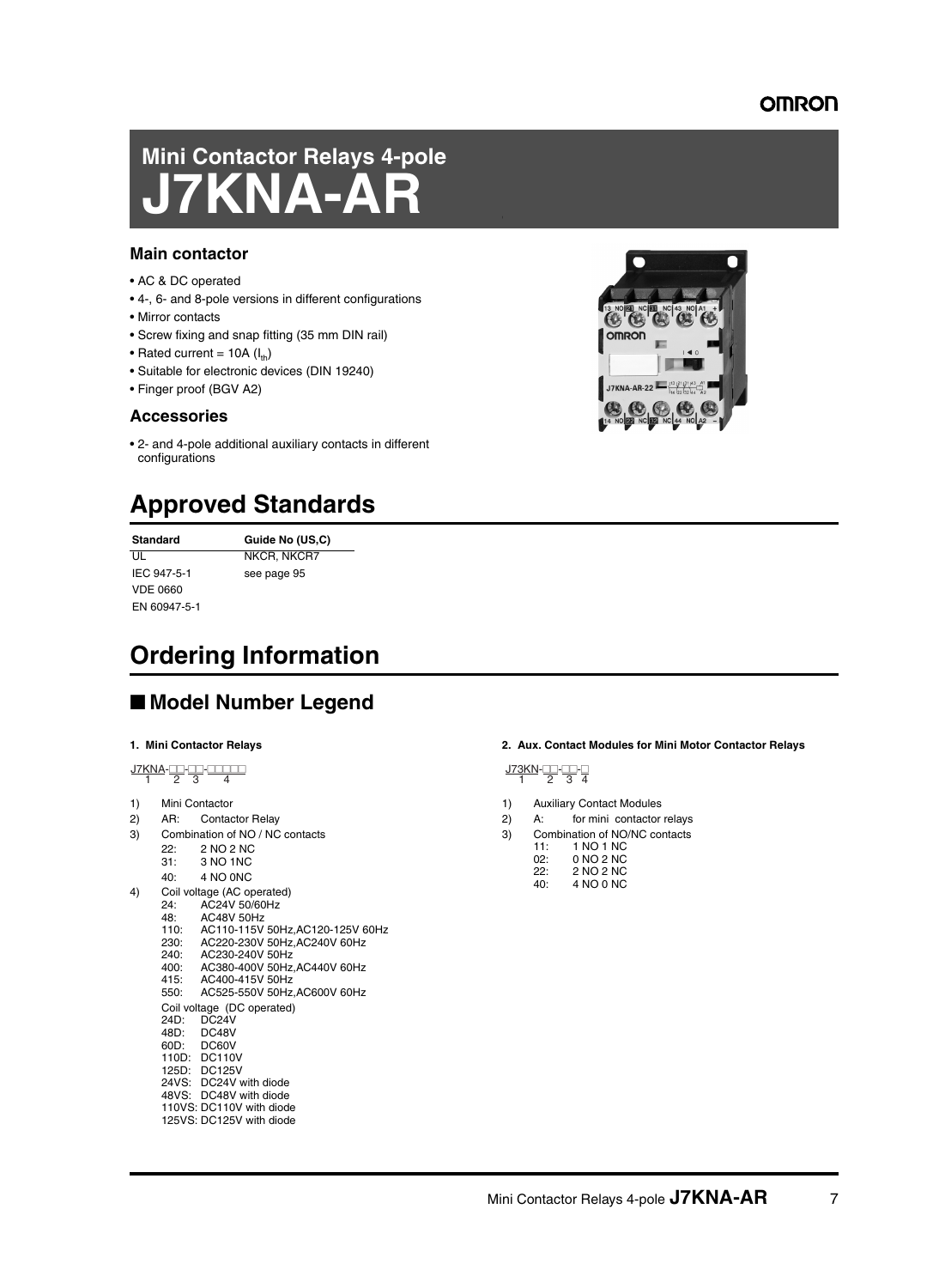# **OMRON**

# ■ **System overview**

## **Mini Contactor Relays 4-pole**

### **AC Operated**

|                                                                                                                                           | Contacts       |                | Distinc.                     | Ratings | Thermal        |                   | <b>Type</b> |                        | Pack | Weight |
|-------------------------------------------------------------------------------------------------------------------------------------------|----------------|----------------|------------------------------|---------|----------------|-------------------|-------------|------------------------|------|--------|
|                                                                                                                                           |                |                | Number                       |         |                | Rated             |             |                        |      |        |
|                                                                                                                                           |                |                | acc. to                      | AC15    |                | Current           |             | Coil voltage 1)        |      |        |
|                                                                                                                                           |                |                | <b>DIN EN</b>                | 230V    | 400V           | $\mathbf{I}_{th}$ | 24          | 24V 50/60Hz            |      |        |
|                                                                                                                                           | <b>NO</b>      | <b>NC</b>      | 50011                        | A       | IA.            | А                 | 230         | 220-230V 50Hz          | pcs. | kg/pc. |
|                                                                                                                                           |                |                | 4-pole, With Screw Terminals |         |                |                   |             |                        |      |        |
|                                                                                                                                           | 4              |                | 40E                          | 3       | 2              | 10                |             | <b>J7KNA-AR-4024</b>   | 10   | 0, 16  |
|                                                                                                                                           |                |                |                              |         |                |                   |             | <b>J7KNA-AR-40 230</b> |      |        |
| ∩<br>$\blacksquare$                                                                                                                       |                |                |                              |         |                |                   |             |                        |      |        |
|                                                                                                                                           |                |                |                              |         |                |                   |             |                        |      |        |
| <b>ES CO CO CO CO ALLE</b>                                                                                                                | 3              |                | 31E                          | 3       | $\overline{2}$ | 10                |             | <b>J7KNA-AR-31 24</b>  | 10   | 0, 16  |
| <b>OMRON</b>                                                                                                                              |                |                |                              |         |                |                   |             | J7KNA-AR-31 230        |      |        |
| $\sqrt{40}$                                                                                                                               |                |                |                              |         |                |                   |             |                        |      |        |
| <b>The Contract of the Contract of the Contract of the Contract of the Contract of the Contract of the Contract o</b>                     |                |                |                              |         |                |                   |             |                        |      |        |
| $\text{J7KNA-AR-22} \xrightarrow[14]{[13 \cdot [21 \cdot [31] + 3]{\text{A}1} \atop {14 \cdot [22 \cdot [32] \cdot 44 \cdot \text{A}2} }$ | $\overline{2}$ | $\overline{2}$ | 22E                          | IЗ      | $\overline{2}$ | 10                |             | <b>J7KNA-AR-22 24</b>  | 10   | 0, 16  |
| 14 No 20 No 20 No 20 10 12                                                                                                                |                |                |                              |         |                |                   |             | J7KNA-AR-22 230        |      |        |
|                                                                                                                                           |                |                |                              |         |                |                   |             |                        |      |        |
|                                                                                                                                           |                |                |                              |         |                |                   |             |                        |      |        |

1) Other coil voltages see page 10

#### **DC Solenoid Operated**

|                                                                                                                                   | Contacts |    | Distinc.                     | Ratings |      |                   | <b>Type</b>                         | Pack | Weight |
|-----------------------------------------------------------------------------------------------------------------------------------|----------|----|------------------------------|---------|------|-------------------|-------------------------------------|------|--------|
|                                                                                                                                   |          |    | <b>Number</b>                |         |      | Rated             |                                     |      |        |
|                                                                                                                                   |          |    | acc. to                      | AC15    |      | Current           |                                     |      |        |
|                                                                                                                                   |          |    | <b>DIN EN</b>                | 230V    | 400V | $\mathbf{I}_{th}$ |                                     |      |        |
|                                                                                                                                   | NO.      | NC | 50011                        | A       | Α    | A                 | Coil voltage 24V DC 2,5W            | pcs. | kg/pc. |
|                                                                                                                                   |          |    | 4-pole, With Screw Terminals |         |      |                   |                                     |      |        |
|                                                                                                                                   | 4        |    | 40E                          | 3       | 2    | 10                | J7KNA-AR-40 24D (-VS) <sup>1)</sup> | 10   | 0, 19  |
|                                                                                                                                   |          |    |                              |         |      |                   |                                     |      |        |
|                                                                                                                                   |          |    |                              |         |      |                   |                                     |      |        |
|                                                                                                                                   |          |    |                              |         |      |                   |                                     |      |        |
| C C C C C C                                                                                                                       | 3        |    | 31E                          | lЗ      | 2    | 10                | J7KNA-AR-31 24D (-VS) <sup>1)</sup> | 10   | 0, 19  |
| <b>OMRON</b>                                                                                                                      |          |    |                              |         |      |                   |                                     |      |        |
| 1 40                                                                                                                              |          |    |                              |         |      |                   |                                     |      |        |
| $\text{J7KNA-AR-22} \xrightarrow[\text{14}]{}^{\{3\}}\text{I}^{\{2\}}\text{I}^{\{3\}},\text{I}^{\{4\}}\text{I}^{\{5\}}_{\{6\}}$}$ |          |    |                              |         |      |                   |                                     |      |        |
| 000000000                                                                                                                         | 2        | 2  | 22E                          | 3       | 2    | 10                | J7KNA-AR-22 24D (-VS) <sup>1)</sup> | 10   | 0, 19  |
|                                                                                                                                   |          |    |                              |         |      |                   |                                     |      |        |
|                                                                                                                                   |          |    |                              |         |      |                   |                                     |      |        |
|                                                                                                                                   |          |    |                              |         |      |                   |                                     |      |        |

1) with built-in coil suppressor (diode + zener diode)

## **Auxiliary Contact Blocks for Contactor Relays J7KNA-AR**

|                                                                                                                                                                       | Contacts  |           | Ratings     |      | Thermal           | <b>Type</b>       | Pack | Weight |
|-----------------------------------------------------------------------------------------------------------------------------------------------------------------------|-----------|-----------|-------------|------|-------------------|-------------------|------|--------|
|                                                                                                                                                                       |           |           |             |      | Rated             |                   |      |        |
|                                                                                                                                                                       |           |           | AC15        |      | Current           |                   |      |        |
|                                                                                                                                                                       |           |           | <b>230V</b> | 400V | $\mathbf{I}_{th}$ |                   |      |        |
|                                                                                                                                                                       | <b>NO</b> | <b>NC</b> | A           | IА   | А                 |                   | pcs. | kg/pc. |
| $-1$<br>$- -$                                                                                                                                                         |           |           |             |      | 10                | <b>J73KN-A-11</b> | 10   | 0,04   |
| <b>ED CO</b> CONTROL<br>**                                                                                                                                            |           |           |             |      | 10                | J73KN-A-02        | 10   | 0,04   |
| $\begin{array}{ c c c c c } \hline & J73K\mathrm{N}+2.22 & \\ \hline & \phantom{-}0 & 0 & 0 & 0 \\ \hline & 0 & 0 & 0 & 0 \\ 1 & 0 & 0 & 0 & 0 \\ \hline \end{array}$ |           |           |             |      | 10                | J73KN-A-40        | 10   | 0,04   |
| $\bullet$<br>$\mathcal{B}_{\mathbf{g}}\mathcal{B}_{\mathbf{g}}$<br>74                                                                                                 |           |           |             |      | 10                | <b>J73KN-A-22</b> | 10   | 0.04   |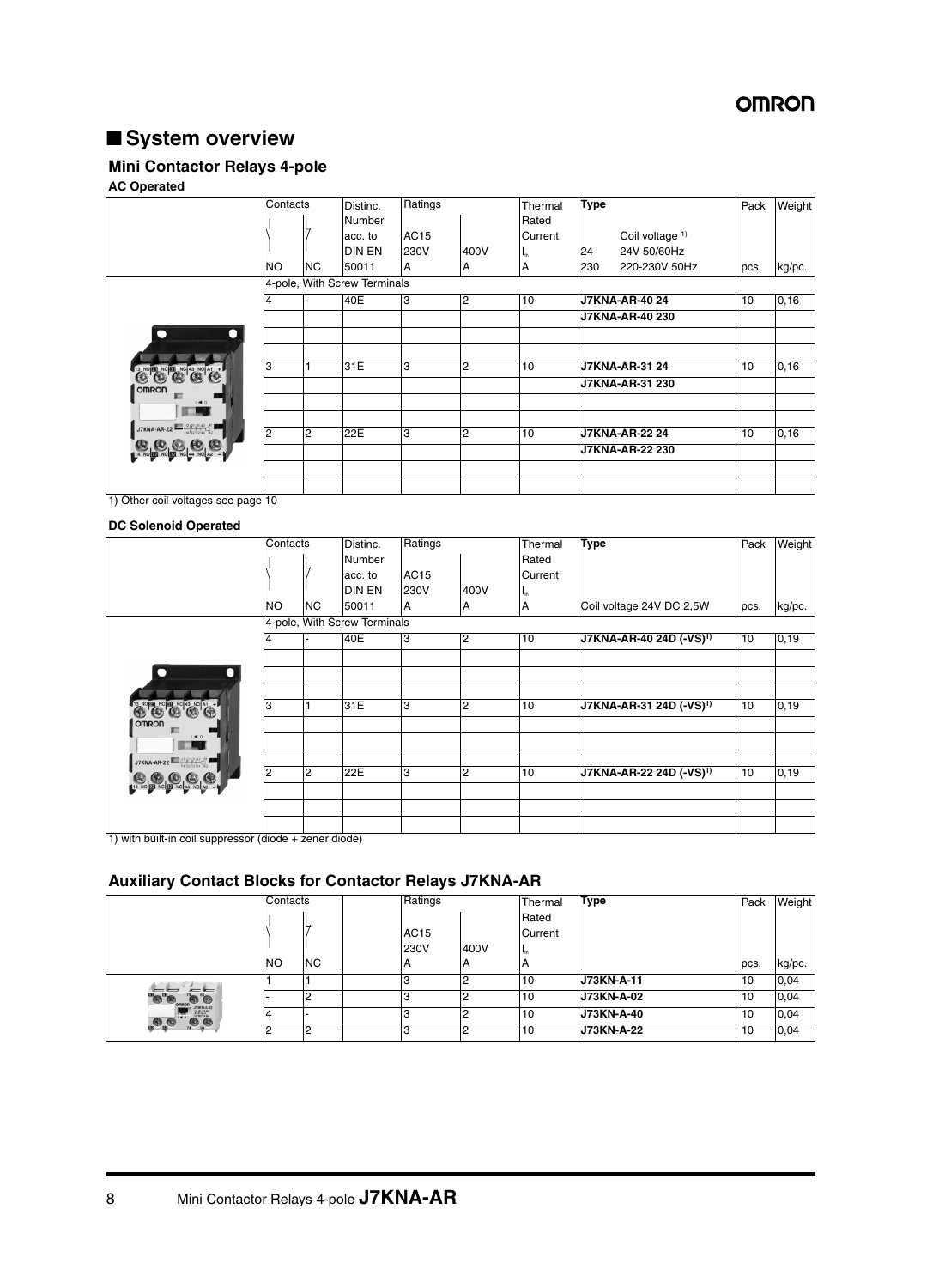# ■ **System overview**

## **Mini Contactor Relays 4-pole**

#### **AC Operated**

| <b>Wiring Diagrams</b>                   | Distinc.      |                   | <b>Auxiliary Contact Blocks</b><br>Contactor Relay with Auxiliary Contact |           |                     |           | Contacts suitable for Electronic |                                                     |
|------------------------------------------|---------------|-------------------|---------------------------------------------------------------------------|-----------|---------------------|-----------|----------------------------------|-----------------------------------------------------|
|                                          | <b>Number</b> |                   |                                                                           |           | <b>Block</b>        |           |                                  | Circuits according to DIN 19240                     |
|                                          | acc. to       |                   |                                                                           |           | Distinc. Number     |           |                                  | for rated voltage 24V DC                            |
|                                          | <b>DIN EN</b> |                   |                                                                           |           | according to        |           |                                  | (test ratings 17V DC, 5mA)                          |
|                                          | 50011         | <b>Type</b>       | <b>NO</b>                                                                 | <b>NC</b> | <b>DIN EN 50011</b> | <b>NO</b> | <b>NC</b>                        | Mirror contacts                                     |
| 4-pole, With Screw Terminals             |               |                   |                                                                           |           |                     |           |                                  |                                                     |
| 23 33 43<br>13                           | 40E           | J73KN-A-11        |                                                                           |           | 51E                 | 5         |                                  | Preferable combinations with                        |
| A1                                       |               | <b>J73KN-A-02</b> | l0                                                                        | 2         | 42E                 | 4         | $\overline{2}$                   | distinctive letter "E"<br>according to DIN EN 50011 |
| $\overline{A_2}$<br>34<br>24<br>44<br>14 |               | <b>J73KN-A-40</b> | $\overline{4}$                                                            | 0         | 80E                 | 8         | $\Omega$                         |                                                     |
|                                          |               | <b>J73KN-A-22</b> | 2                                                                         | 2         | 62E                 | 6         | $\overline{2}$                   |                                                     |
| 33 43<br>21<br>13                        | 31E           | J73KN-A-11        |                                                                           |           | 42Y                 | 4         | $\overline{2}$                   |                                                     |
| A <sub>1</sub>                           |               | <b>J73KN-A-02</b> | l0                                                                        | 2         | 33Y                 | 3         | 3                                |                                                     |
| A <sub>2</sub>                           |               | <b>J73KN-A-40</b> | $\overline{4}$                                                            | 0         | 71Y                 | 7         |                                  |                                                     |
| 22 34 44<br>14                           |               | <b>J73KN-A-22</b> | $\overline{2}$                                                            | 2         | 53Y                 | 5         | 3                                |                                                     |
| 21 31 43<br>13                           | 22E           | J73KN-A-11        |                                                                           |           | 33Y                 | 3         | 3                                |                                                     |
| A <sub>1</sub><br>A <sub>2</sub>         |               | <b>J73KN-A-02</b> | $\overline{0}$                                                            | 2         | 24Y                 | 2         | $\overline{4}$                   |                                                     |
|                                          |               | <b>J73KN-A-40</b> | $\overline{4}$                                                            | $\Omega$  | 62Y                 | 6         | $\overline{c}$                   |                                                     |
| 22 32 44<br>14                           |               | J73KN-A-22        | $\overline{2}$                                                            | 2         | 44Y                 | 4         | $\overline{4}$                   |                                                     |

#### **DC Solenoid Operated**

| <b>Wiring Diagrams</b>         | Distinc.      | <b>Auxiliary Contact Blocks</b> |                | <b>Contactor Relay with Auxiliary Contact</b> |                     |                |                |                                                     |
|--------------------------------|---------------|---------------------------------|----------------|-----------------------------------------------|---------------------|----------------|----------------|-----------------------------------------------------|
|                                | <b>Number</b> |                                 |                |                                               | <b>Block</b>        |                |                |                                                     |
|                                | acc. to       |                                 |                |                                               | Distinc. Number     |                |                |                                                     |
|                                | <b>DIN EN</b> |                                 |                |                                               | according to        |                |                |                                                     |
|                                | 50011         | Type                            | NO.            | NC.                                           | <b>DIN EN 50011</b> | <b>NO</b>      | <b>NC</b>      |                                                     |
| 4-pole, With Screw Terminals   |               |                                 |                |                                               |                     |                |                |                                                     |
| 33 43<br>23<br>13              | 40E           | J73KN-A-11                      |                |                                               | 51E                 | 5              |                | Preferable combinations with                        |
| A <sub>1</sub>                 |               | <b>J73KN-A-02</b>               | l0             | 2                                             | 42E                 | 4              | $\overline{2}$ | distinctive letter "E"<br>according to DIN EN 50011 |
| $\overline{A_2}$               |               | J73KN-A-40                      | 4              |                                               | 80E                 | 8              | $\overline{0}$ |                                                     |
| 24 34<br>$\overline{44}$<br>14 |               | J73KN-A-22                      | 2              | 2                                             | 62E                 | 6              | $\overline{2}$ |                                                     |
| 33 43<br>13<br>21              | 31E           | J73KN-A-11                      |                |                                               | 42Y                 | 4              | $\overline{2}$ |                                                     |
| A <sub>1</sub><br>⋤            |               | J73KN-A-02                      | $\Omega$       | 2                                             | 33Y                 | 3              | 3              |                                                     |
| ┬<br>A <sub>2</sub>            |               | <b>J73KN-A-40</b>               | $\overline{4}$ |                                               | 71Y                 | $\overline{7}$ |                |                                                     |
| 34 44<br>22<br>14              |               | J73KN-A-22                      | 2              | 2                                             | 53Y                 | 5              | 3              |                                                     |
| 21 31 43<br>13                 | 22E           | J73KN-A-11                      |                |                                               | 33Y                 | 3              | lЗ             |                                                     |
| A1                             |               | J73KN-A-02                      | l0             | 2                                             | 24Y                 | $\overline{2}$ | $\overline{4}$ |                                                     |
| —<br>—<br>A2                   |               | J73KN-A-40                      | 4              |                                               | 62Y                 | 6              | $\overline{2}$ |                                                     |
| 22 32 44<br>14                 |               | J73KN-A-22                      | 2              | 2                                             | 44Y                 | 4              | $\overline{4}$ |                                                     |

## **Auxiliary Contact Blocks for Contactor Relays J7KNA-AR**

| Wiring diagrams               |                                       |                            |                                      | Contacts suitable for Electronic                                                          |
|-------------------------------|---------------------------------------|----------------------------|--------------------------------------|-------------------------------------------------------------------------------------------|
|                               |                                       |                            |                                      | Circuits according to DIN 19240<br>for rated voltage 24V DC<br>(test ratings 17V DC, 5mA) |
| <b>J73KN-A-11</b>             | <b>J73KN-A-02</b>                     | <b>J73KN-A-40</b>          | J73KN-A-22                           | Mirror contacts                                                                           |
| 51 63<br>┶<br>، ــ ـ<br>52 64 | 51<br>- 61<br>$\overline{ }$<br>52 62 | 53 63 73 83<br>54 64 74 84 | 51 61 73 83<br>↳<br>↳<br>52 62 74 84 |                                                                                           |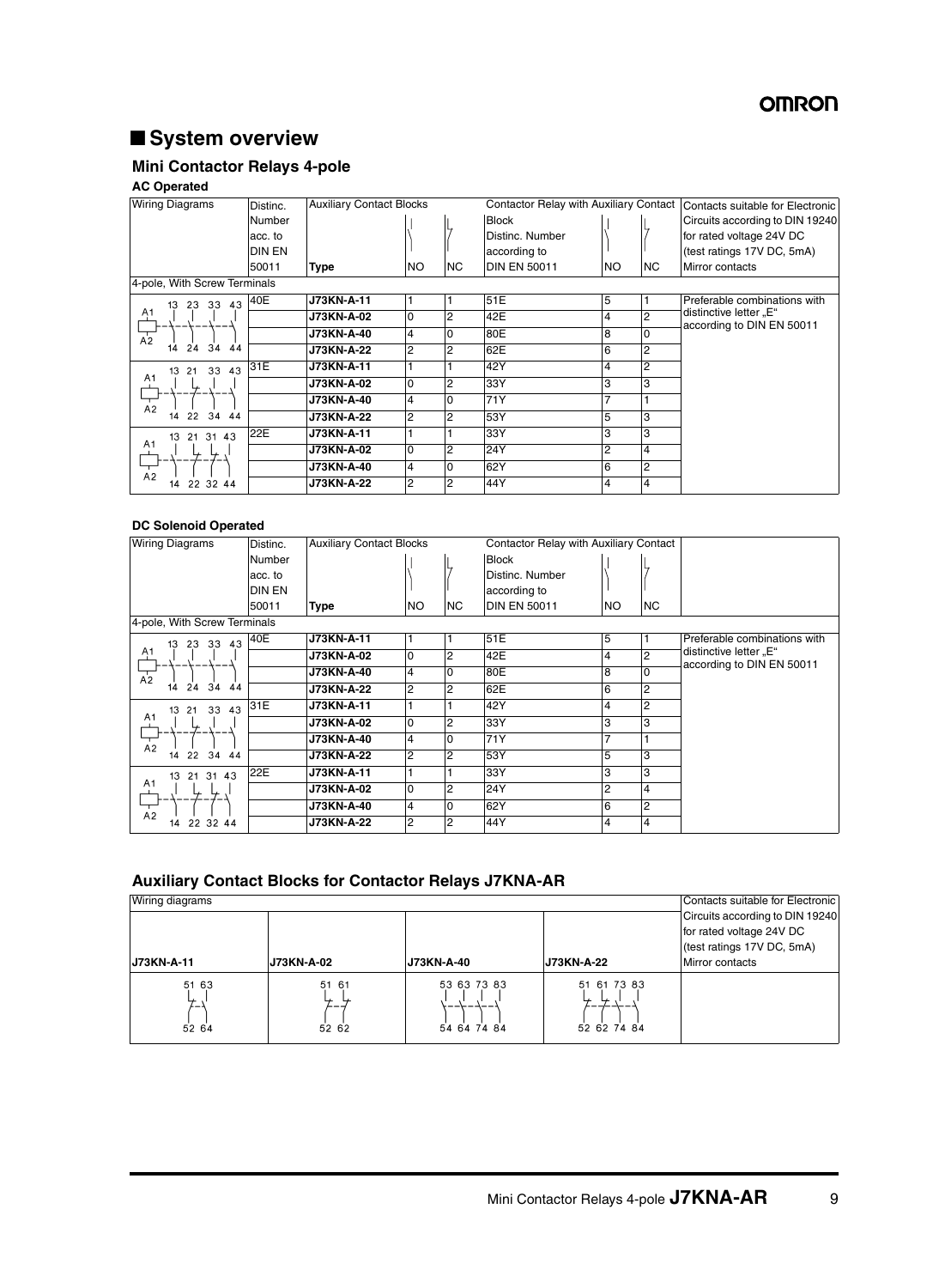# ■ **Coil Voltages**

| <b>Suffix</b>          | Voltage Marking |                    | Rated Control Voltage U. |           |           |           |  |
|------------------------|-----------------|--------------------|--------------------------|-----------|-----------|-----------|--|
| to contactor type e.g. | at the coil     |                    | range for<br>50Hz        |           | 60Hz      |           |  |
| <b>J7KNA-AR-40-24</b>  | V               | for 50Hz Ifor 60Hz | min<br>V.                | max<br>V. | min<br>V. | max<br>V. |  |
| 12                     | 12              | 12                 | 11                       | 12        | 12        | 12        |  |
| 24                     | 24              | 24                 | 22                       | 24        | 24        | 24        |  |
| 42                     | 42              | 42                 | 38.5                     | 42        | 42        | 42        |  |
| 48                     | 48-50           | 48                 | 48                       | 50        | 48        | 50        |  |
| 60                     | 60              | 60                 | 52                       | 66        | 54        | 60        |  |
| 90                     | 90-95           | 100-105            | 90                       | 95        | 100       | 105       |  |
| 95                     | 95-100          | 105-110            | 95                       | 100       | 105       | 110       |  |
| 100                    | 100             | 110-115            | 100                      | 105       | 110       | 115       |  |
| 105                    | 105-110         | 115-120            | 105                      | 110       | 115       | 120       |  |
| 110                    | 110-115         | 120-125            | 110                      | 115       | 120       | 125       |  |
| 200                    | 200             | 210-220            | 195                      | 205       | 210       | 220       |  |

| Suffix                 |             | Voltage Marking       |                   | Rated Control Voltage U. |           |           |  |  |
|------------------------|-------------|-----------------------|-------------------|--------------------------|-----------|-----------|--|--|
| to contactor type e.g. | at the coil |                       | range for<br>50Hz |                          | 60Hz      |           |  |  |
| J7KNA-AR-40-230        | v           | for 50Hz for 60Hz min | V.                | max<br>V.                | min<br>V. | max<br>V. |  |  |
|                        |             |                       |                   |                          |           |           |  |  |
| 210                    | 205-215     | 220-230               | 205               | 215                      | 220       | 230       |  |  |
| 220                    | 210-220     | 230-240               | 210               | 220                      | 230       | 240       |  |  |
| 230                    | 220-230     | 240                   | 220               | 230                      | 240       | 250       |  |  |
| 240                    | 230-240     |                       | 230               | 240                      | 250       | 260       |  |  |
| 400                    | 380-400     | 440                   | 380               | 400                      | 415       | 440       |  |  |
| 500                    | 475-500     | 520-545               | 475               | 500                      | 520       | 545       |  |  |
| 550                    | 525-550     | 600                   | 525               | 550                      | 570       | 600       |  |  |

**Standard voltages in bold type letters**. Coil not exchangeable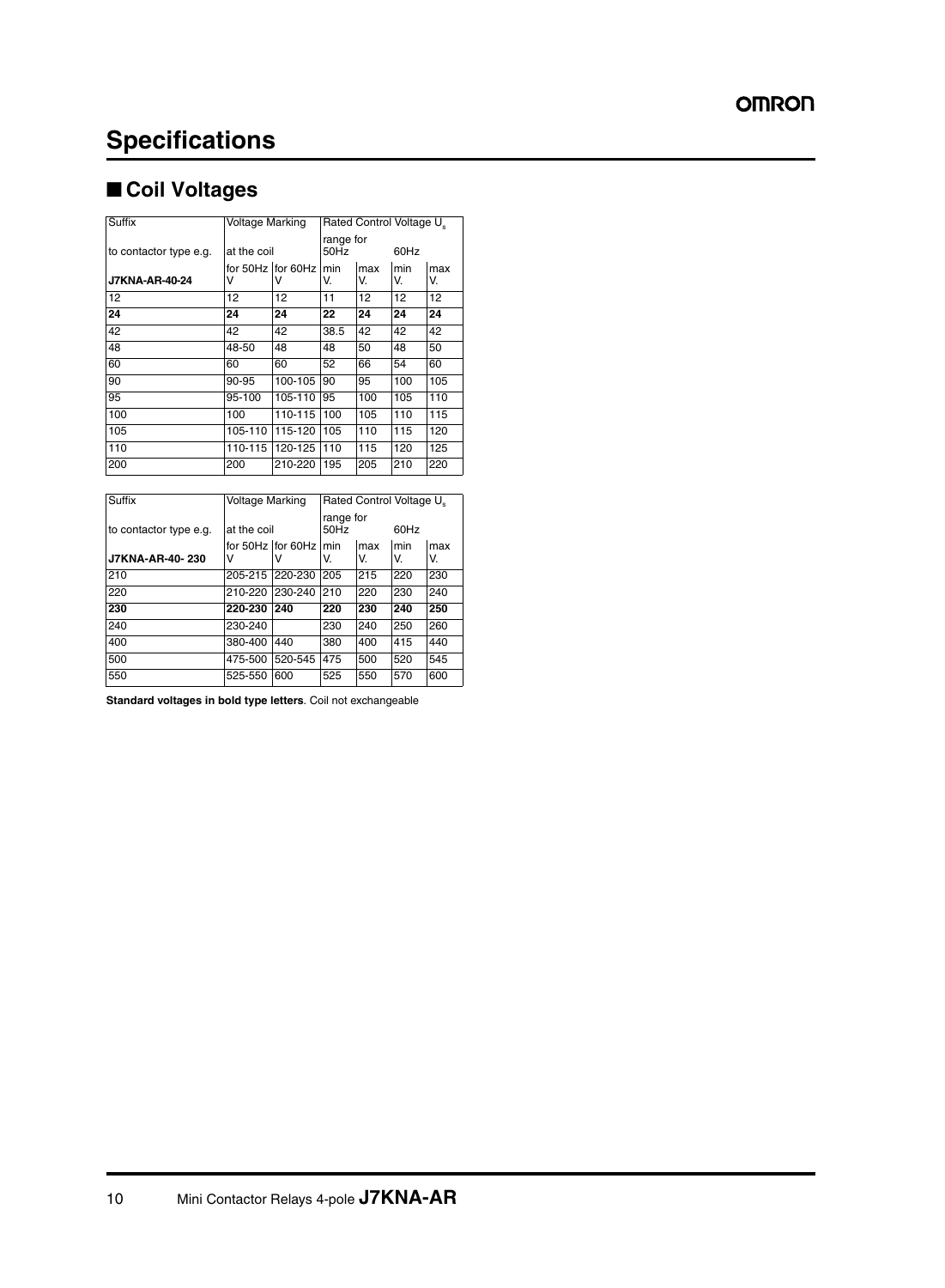# ■ **Engineering data and Characteristics**

### **Mini Contactor Relays**

**Data according to IEC 947-5-1, VDE 0660, EN 60947-5-1**

|                                                                                        |                                    | <b>AC</b>                   | <b>DC</b>                   | DC + Diode                            |                             |  |
|----------------------------------------------------------------------------------------|------------------------------------|-----------------------------|-----------------------------|---------------------------------------|-----------------------------|--|
| <b>Auxiliary Contacts</b>                                                              | Type                               | J7KNA-AR                    | J7KNA-ARD                   | J7KNA-ARVS                            | <b>J73KN-A</b>              |  |
| Rated insulation voltage U                                                             |                                    | V AC 690 <sup>*1</sup>      | 690*1                       | 690*1                                 | 690*1                       |  |
|                                                                                        |                                    |                             |                             |                                       |                             |  |
| <b>Thermal rated current <math>I_{th}</math> to 690V</b>                               |                                    |                             |                             |                                       |                             |  |
| $40^{\circ}$ C<br>Ambient temperature                                                  | A                                  | 10                          | 10                          | 10                                    | 10                          |  |
| $60^{\circ}$ C                                                                         | A                                  | 6                           | 6                           | 6                                     | 6                           |  |
| Power loss per pole<br>at $I_{th}$                                                     | W                                  | 0.5                         | 0.5                         | 0.5                                   | 0.5                         |  |
|                                                                                        |                                    |                             |                             |                                       |                             |  |
| <b>Utilization category AC15</b>                                                       |                                    |                             |                             |                                       |                             |  |
| Rated operational current I <sub>e</sub><br>220-240V                                   | A                                  | 3                           | 3                           | 3                                     | 3                           |  |
| 380-415V                                                                               | Α                                  | 2                           | 2                           | 2                                     | 2                           |  |
| 440V                                                                                   | Α                                  | 1.6                         | 1.6                         | 1.6                                   | 1.6                         |  |
| 500V                                                                                   | Α                                  | 1.2                         | 1.2                         | 1.2                                   | 1.2                         |  |
| 660-690V                                                                               | Α                                  | 0.6                         | 0.6                         | 0.6                                   | 0.6                         |  |
|                                                                                        |                                    |                             |                             |                                       |                             |  |
| <b>Utilization category DC13</b><br>60V                                                |                                    |                             |                             |                                       |                             |  |
| Rated operational current I <sub>e</sub>                                               | Α                                  | 2                           | 2                           | 2                                     | 2                           |  |
| 110V                                                                                   | A                                  | 0.4                         | 0.4                         | 0.4                                   | 0.4                         |  |
| 220V                                                                                   | Α                                  | 0.1                         | 0.1                         | 0.1                                   | 0.1                         |  |
| Maximum ambient temperature                                                            |                                    |                             |                             |                                       |                             |  |
| Operation<br>open                                                                      | °C                                 |                             |                             | $-40$ to $+60$ ( $+90$ ) <sup>2</sup> |                             |  |
| enclosed                                                                               | °C                                 |                             |                             | $-40$ to $+40$                        |                             |  |
| Storage                                                                                | °C                                 | $-40$ to $+90$              |                             |                                       |                             |  |
| Short circuit protection<br>short-circuit current 1kA,<br>contact welding not accepted |                                    |                             |                             |                                       |                             |  |
| max. fuse size<br>gL (gG)                                                              | A                                  | 20                          | 20                          | 20                                    | 20                          |  |
|                                                                                        |                                    |                             |                             |                                       |                             |  |
| Power consumption of coils                                                             |                                    |                             |                             |                                       |                             |  |
| AC operated<br>inrush                                                                  | VA                                 | 25                          |                             |                                       |                             |  |
| sealed                                                                                 | VA                                 | $4 - 5$                     |                             |                                       |                             |  |
|                                                                                        | W                                  | 1.2                         |                             |                                       |                             |  |
| DC operated<br>inrush                                                                  | W                                  |                             | 2.5                         | 2.5                                   |                             |  |
| sealed                                                                                 | w                                  |                             | 2.5                         | 2.5                                   |                             |  |
| Operation range of coils                                                               |                                    |                             |                             |                                       |                             |  |
| in multiples of control voltage U <sub>s</sub>                                         |                                    | $0.85 - 1.1$                | $0.8 - 1.1$                 | $0.8 - 1.1$                           |                             |  |
| Switching time at control voltage U <sub>s</sub> ±10% <sup>*3,*4</sup>                 |                                    |                             |                             |                                       |                             |  |
|                                                                                        |                                    |                             |                             |                                       |                             |  |
| AC operated<br>make time                                                               | ms                                 | $15 - 25$                   |                             |                                       |                             |  |
| release time                                                                           | ms                                 | $8 - 25$                    |                             |                                       |                             |  |
| arc duration                                                                           | ms                                 | $10 - 15$                   |                             |                                       |                             |  |
|                                                                                        |                                    |                             |                             |                                       |                             |  |
| DC operated<br>make time                                                               | ms                                 |                             | $15 - 19$                   | $15 - 19$                             |                             |  |
| release time                                                                           | ms                                 |                             | $8 - 25$                    | $8 - 25$                              |                             |  |
| arc duration                                                                           | ms                                 |                             | $10 - 15$                   | $10 - 15$                             |                             |  |
| <b>Cable cross-section</b>                                                             |                                    |                             |                             |                                       |                             |  |
| solid<br>all connectors                                                                | mm <sup>2</sup>                    | $0.75 - 2.5$                | $0.75 - 2.5$                | $0.75 - 2.5$                          | $0.75 - 2.5$                |  |
| flexible                                                                               |                                    |                             |                             |                                       |                             |  |
| flexible with multicore cable end                                                      | mm <sup>2</sup><br>mm <sup>2</sup> | $0.75 - 2.5$<br>$0.5 - 1.5$ | $0.75 - 2.5$<br>$0.5 - 1.5$ | $0.75 - 2.5$<br>$0.5 - 1.5$           | $0.75 - 2.5$<br>$0.5 - 2.5$ |  |
|                                                                                        |                                    |                             |                             |                                       |                             |  |
| Clamps per pole                                                                        |                                    | 2                           | 2                           | $\overline{c}$                        | $\overline{c}$              |  |
| solid or stranded                                                                      |                                    | AWG 18 - 14                 | $18 - 14$                   | $18 - 14$                             | $18 - 14$                   |  |

\*1) Suitable at 690V for: earthed-neutral systems, overvoltage category I to IV, pollution degree 3 (standard-industry):  $U_{imp} = 8kV$ . Data for other conditions on request.

\*2) With reduced control voltage range 0.9 up to 1.0 x U<sub>s</sub> and with reduced thermal rated current I<sub>th</sub> to I<sub>e</sub>/AC15

\*3) Summary switching time = release time + arc duration

\*4) Release time of NC make time of NO increase when suppressor units for voltage peak protection are used (Varistor, RC-units, Diode units).